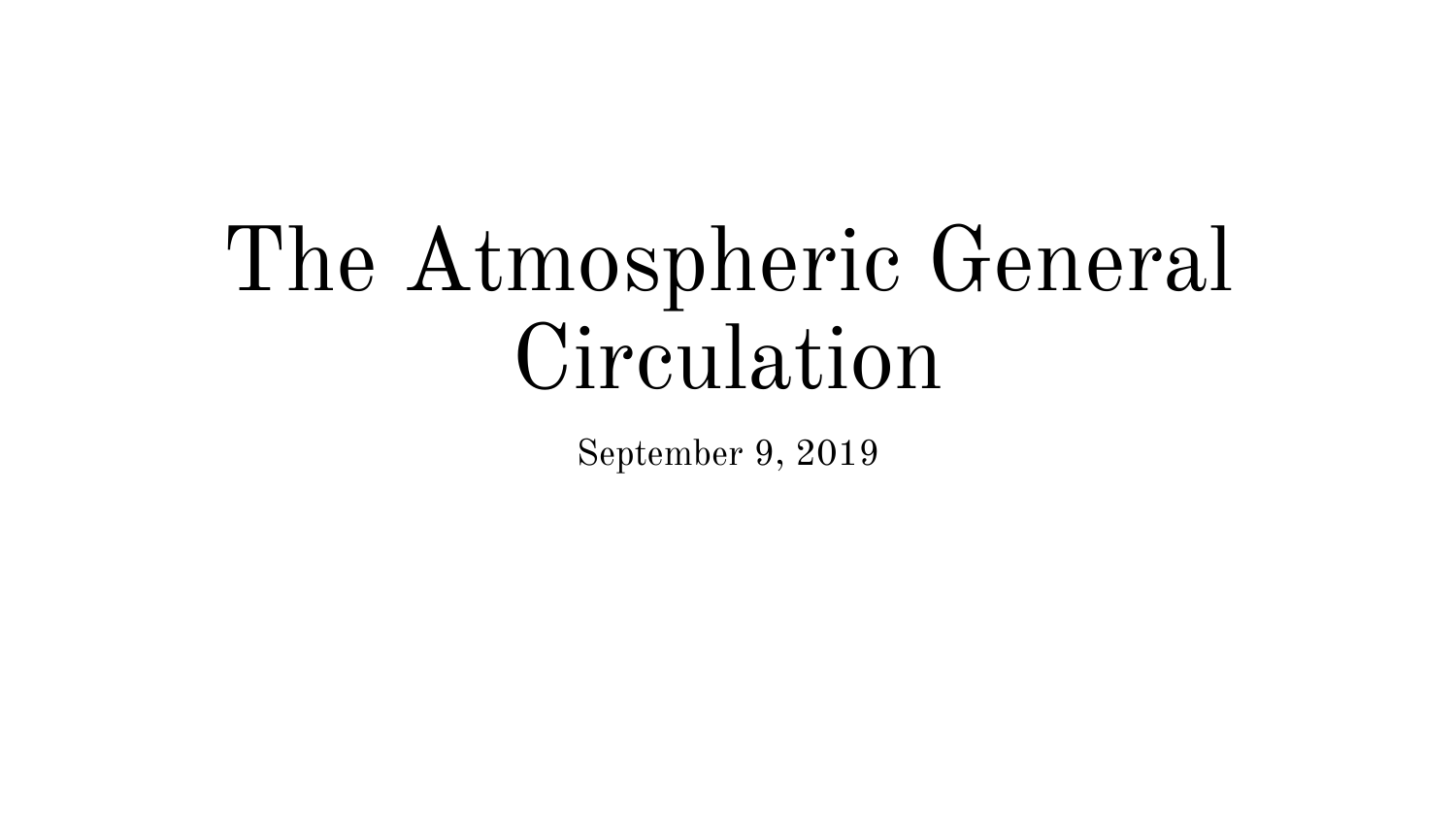#### Solar Insolation of the Earth



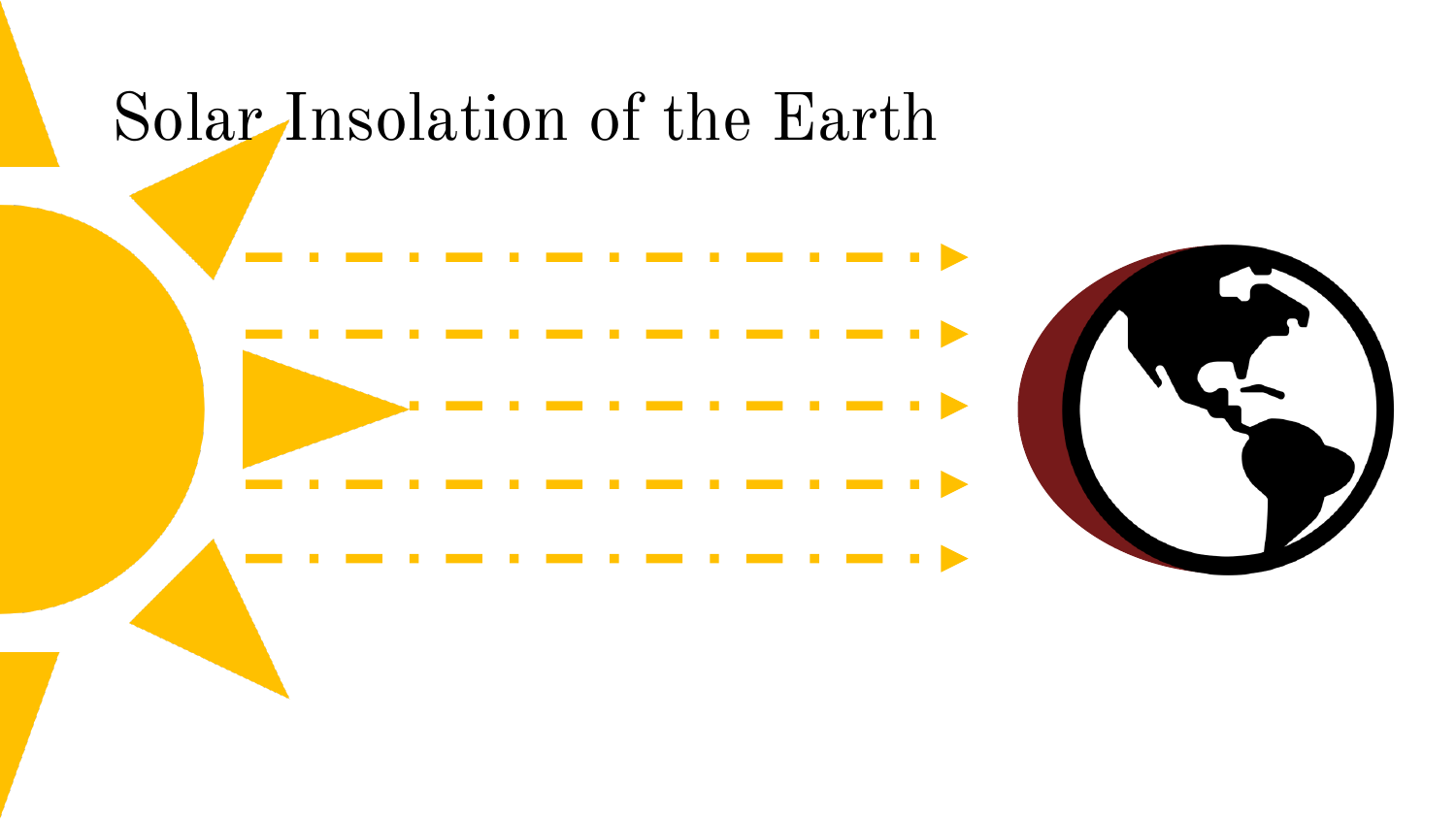### Solar Insolation of the Earth

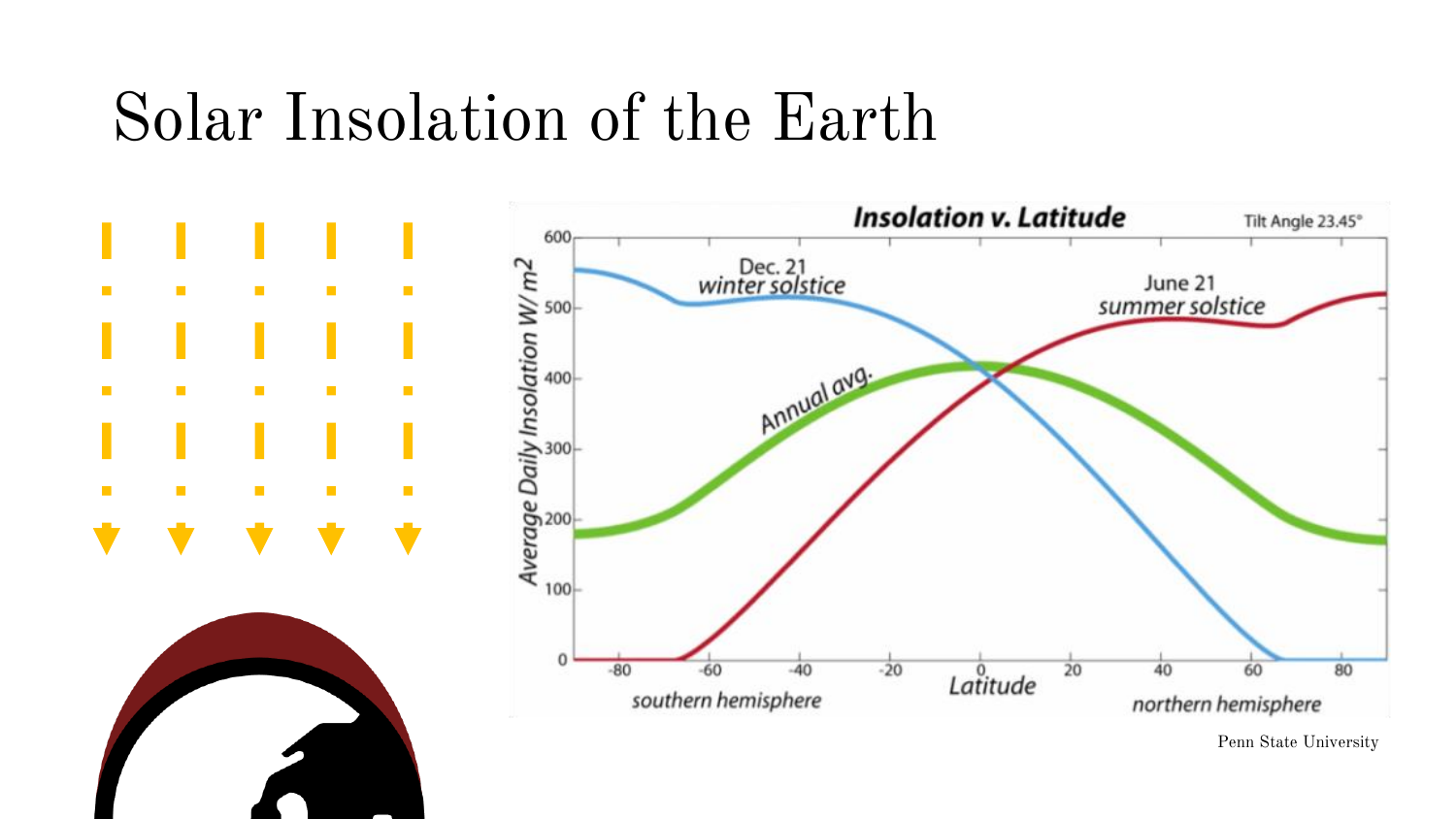## Meridional Circulation

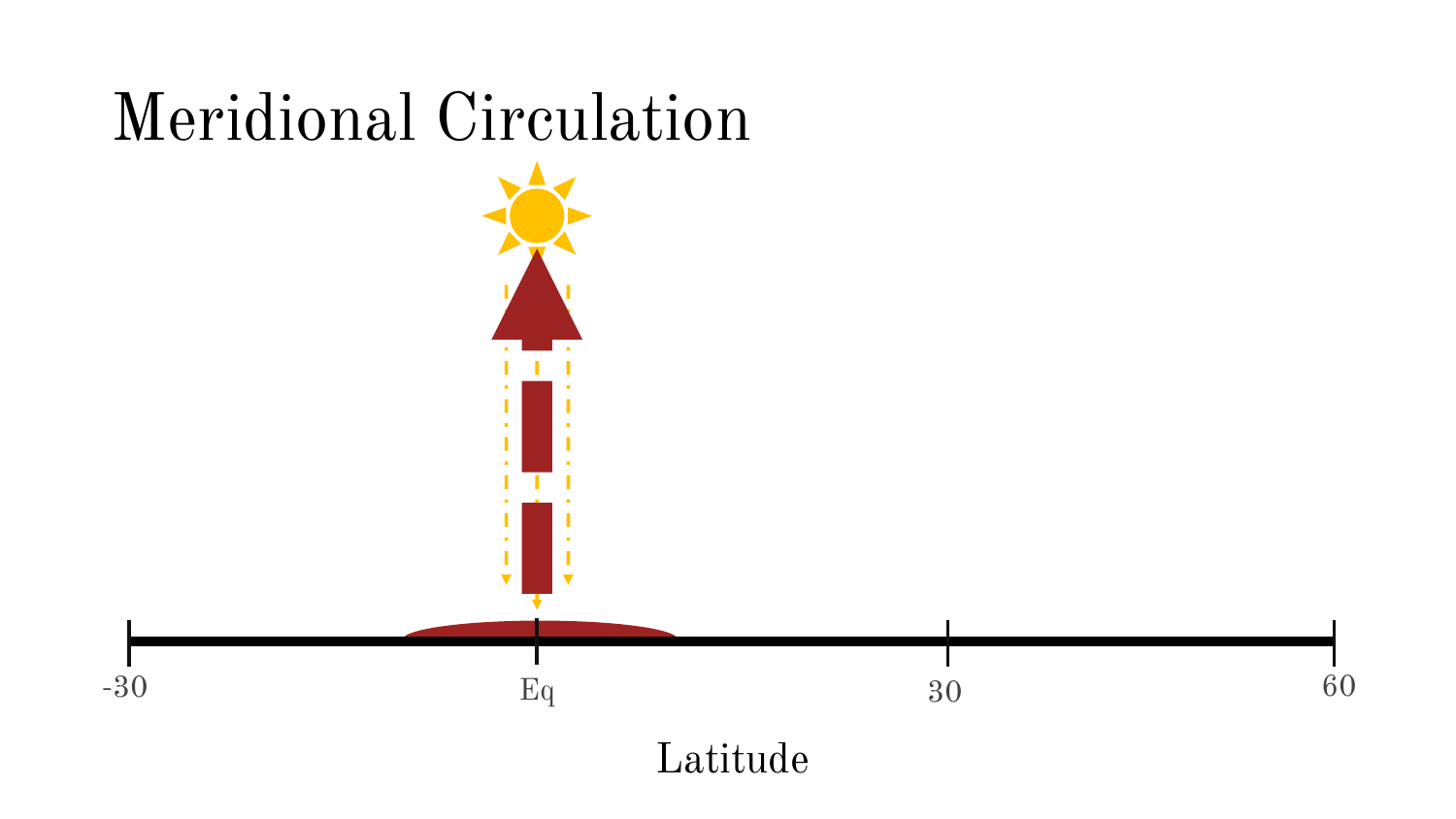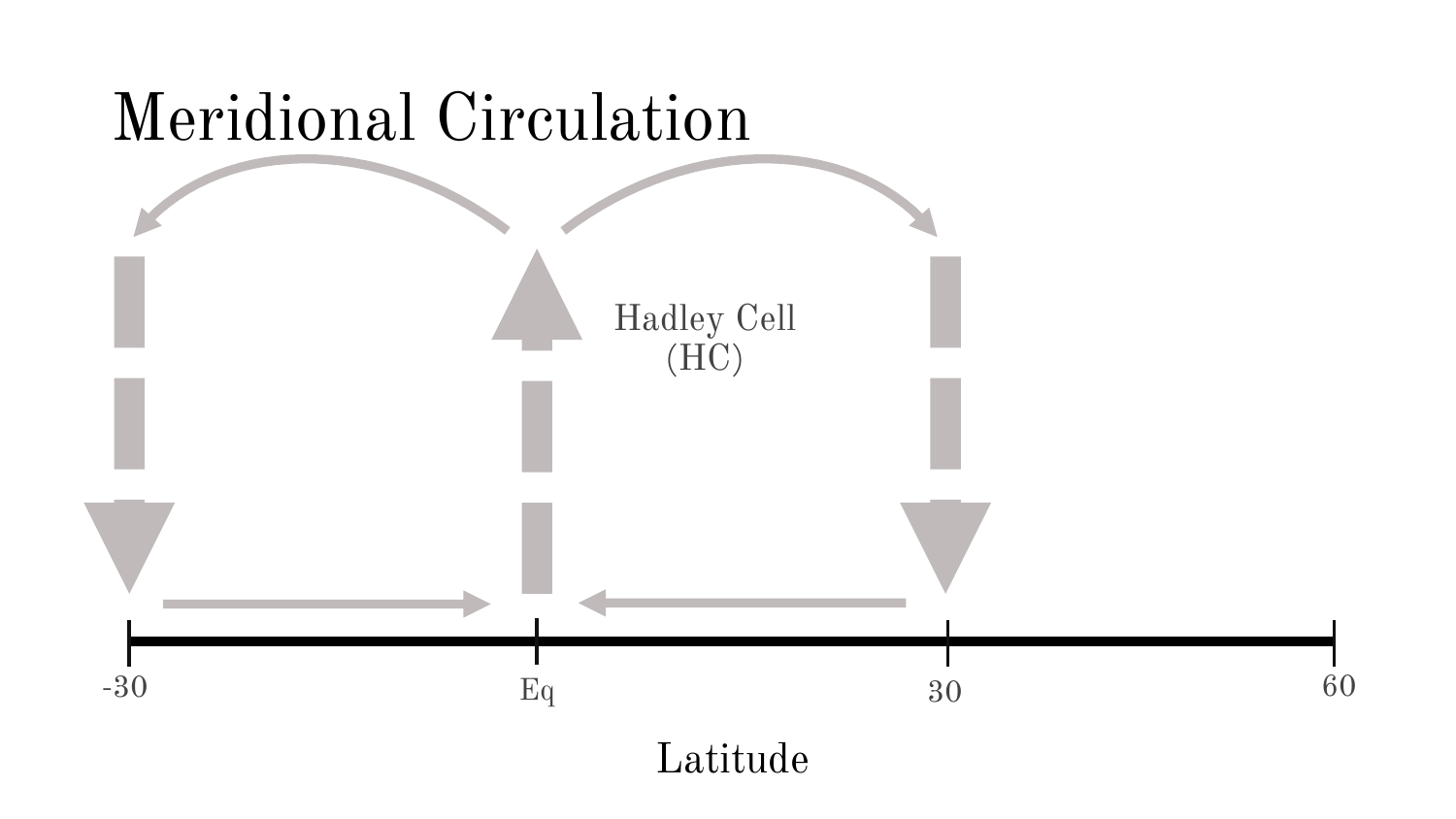#### General Circulation



Latitude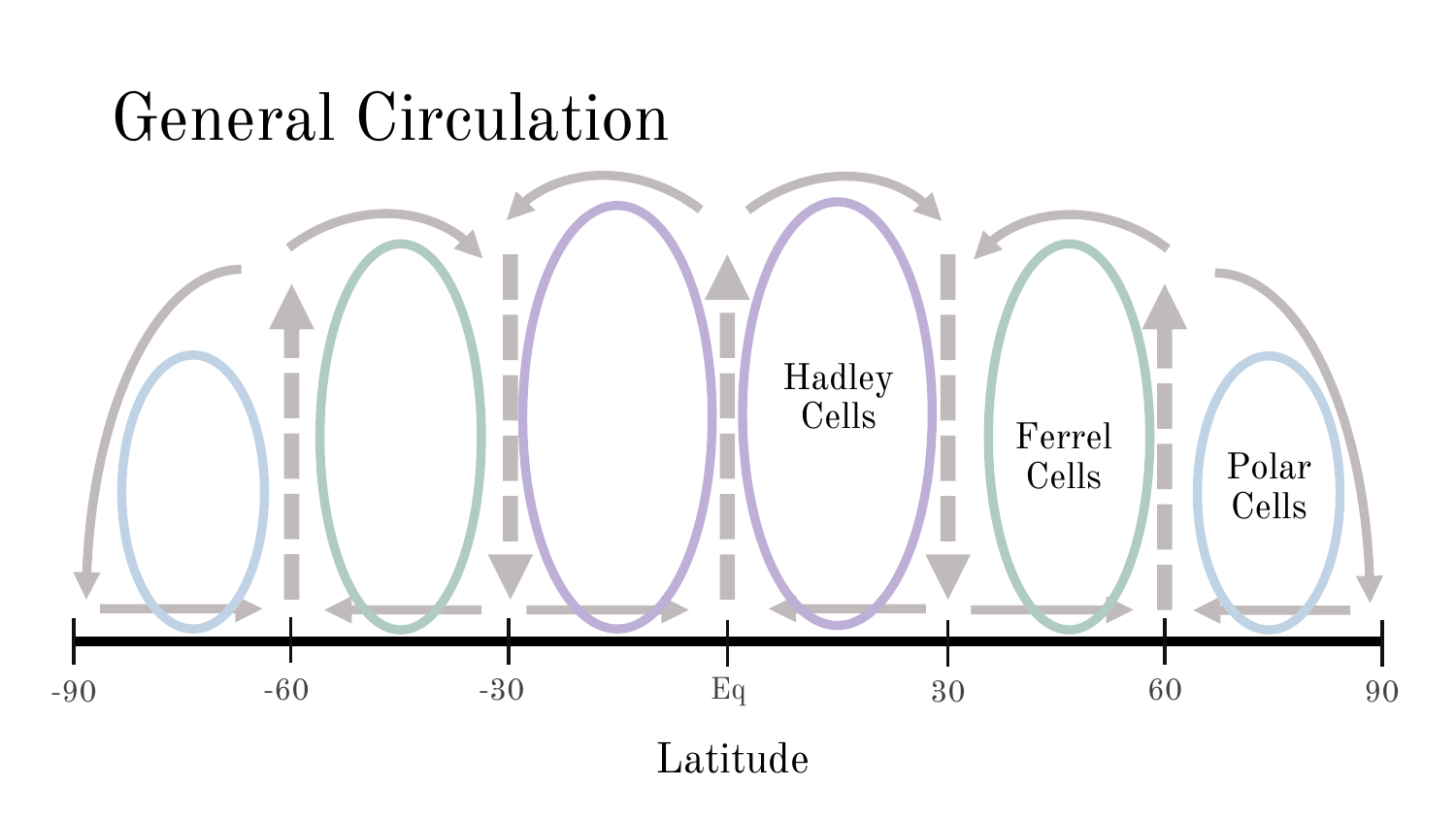#### General Circulation

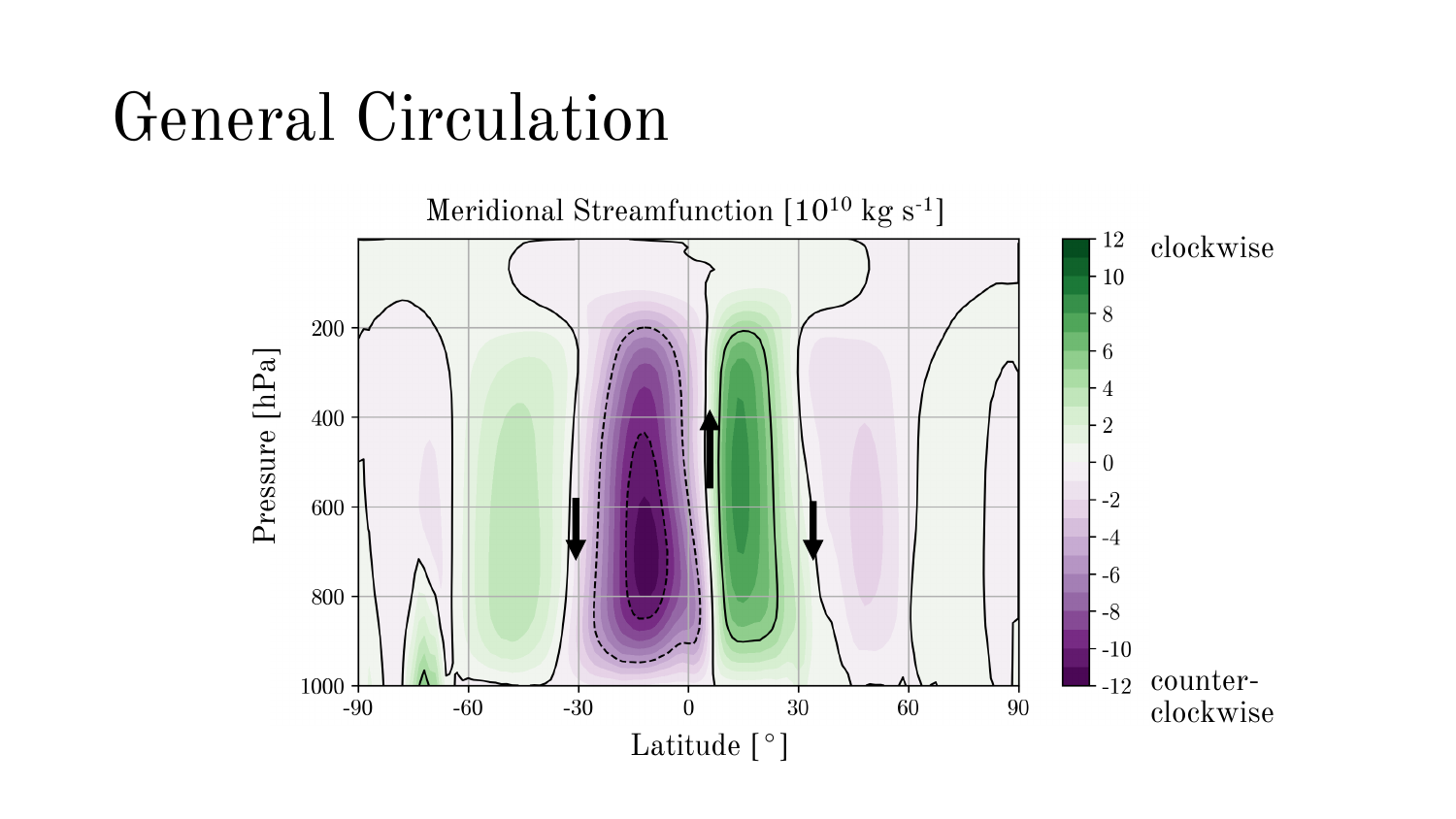# Conservation of Angular Momentum

Angular Momentum, M:

 $M = (u + \Omega a \sin \phi)a \sin \phi$ 

Angular momentum conserving wind,  $u_M$ :

$$
u_M = \frac{\Omega a^2 \sin^2 \phi}{a \cos \phi}
$$

This explains the existence of the subtropical jets at the poleward edge of the Hadley Cell!

Radius of the earth:  $a = 6371$  km Angular velocity of the earth:  $\Omega = 7.29(10^{-5})$  rad s<sup>-1</sup>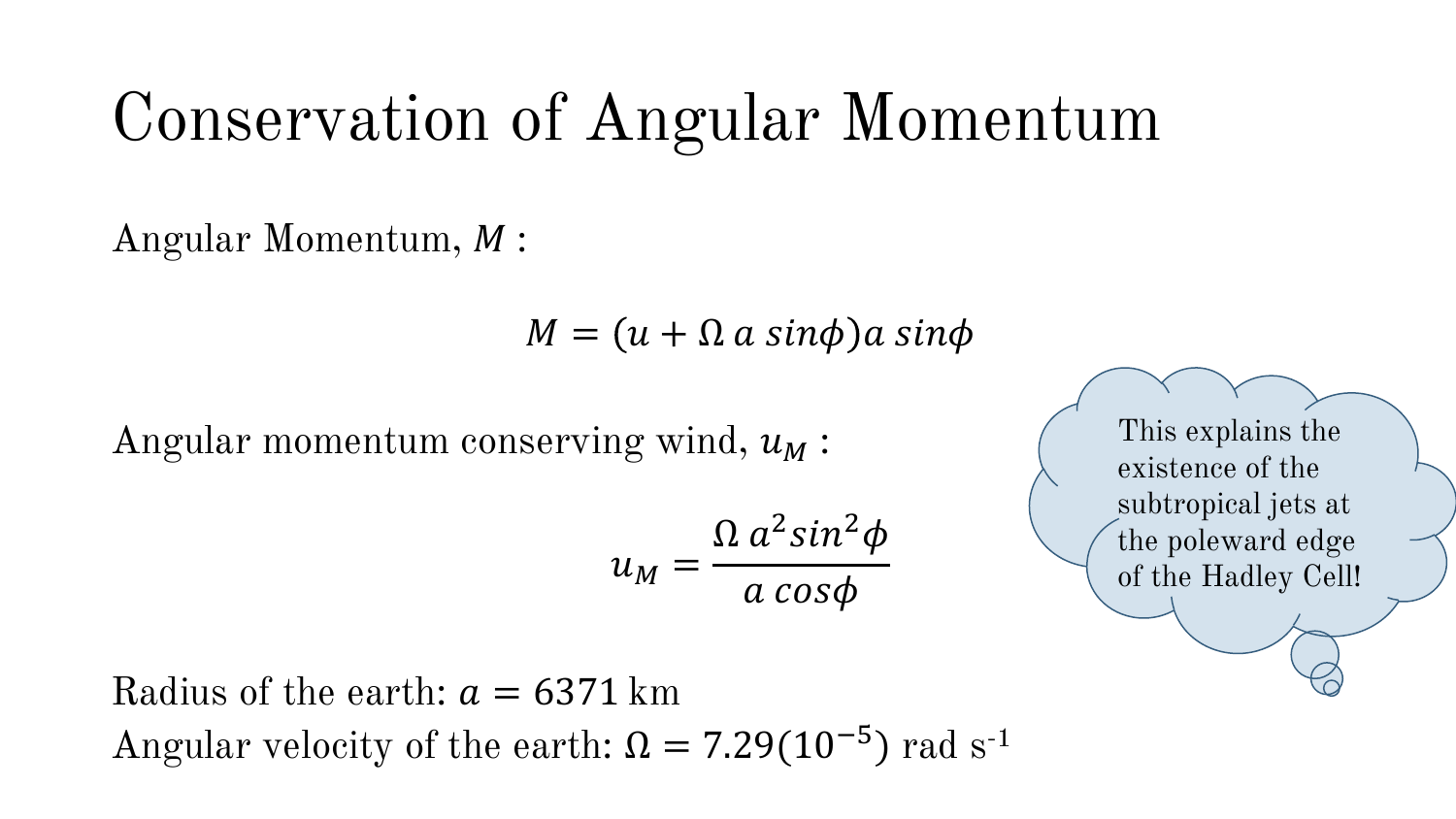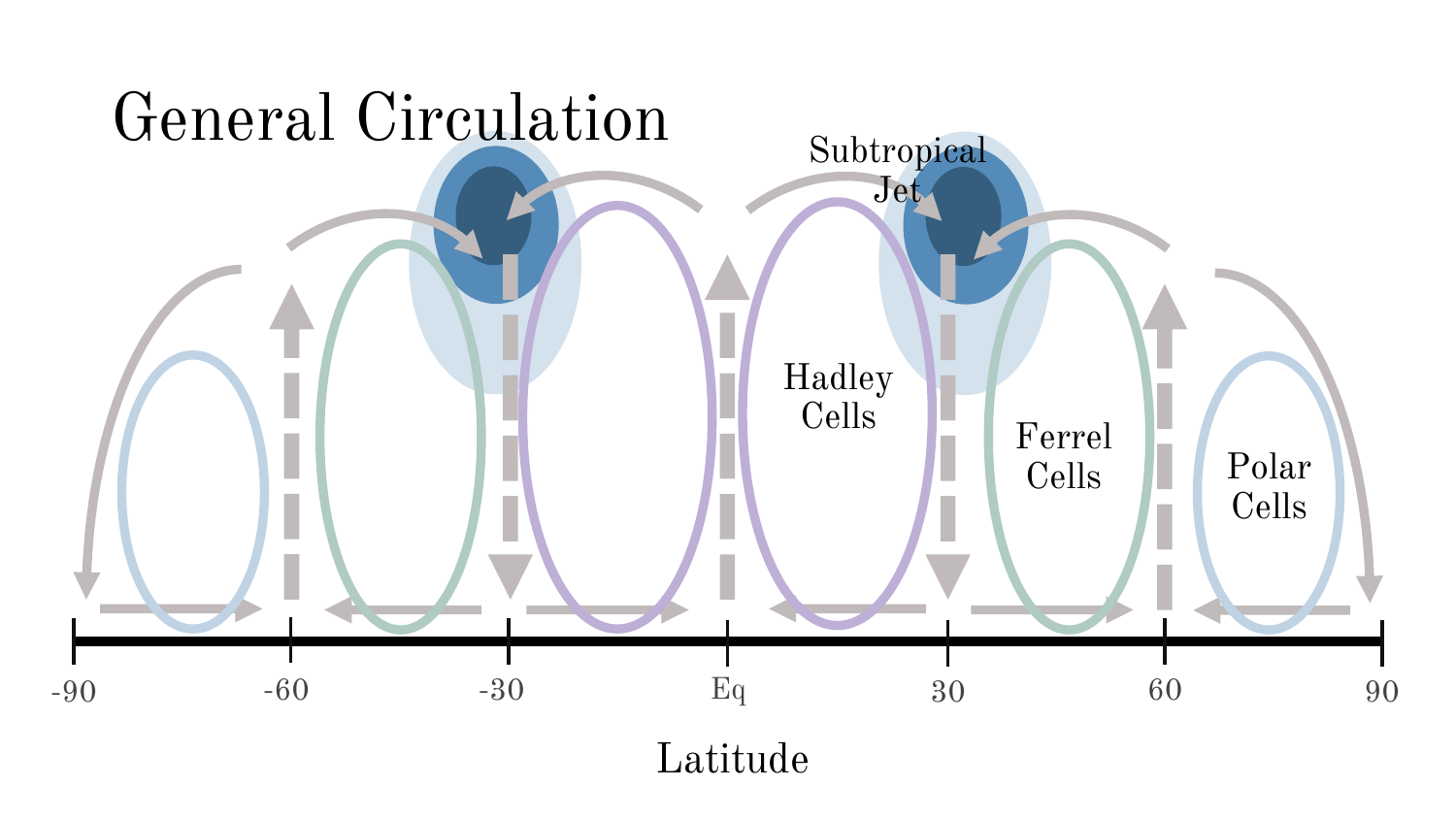#### Coriolis Force

Coriolis acceleration:

$$
a_c = -2\overrightarrow{\Omega} \times \overrightarrow{U}
$$

Coriolis parameter (f-plane approximation):

$$
f = 2\Omega \sin\phi \qquad a_c = \frac{\partial \vec{v}}{\partial t} = -f\hat{z} \times \vec{U}
$$
  
x-direction:  $\frac{\partial u}{\partial t} = fv$  y-direction:  $\frac{\partial v}{\partial t} = -fu$ 

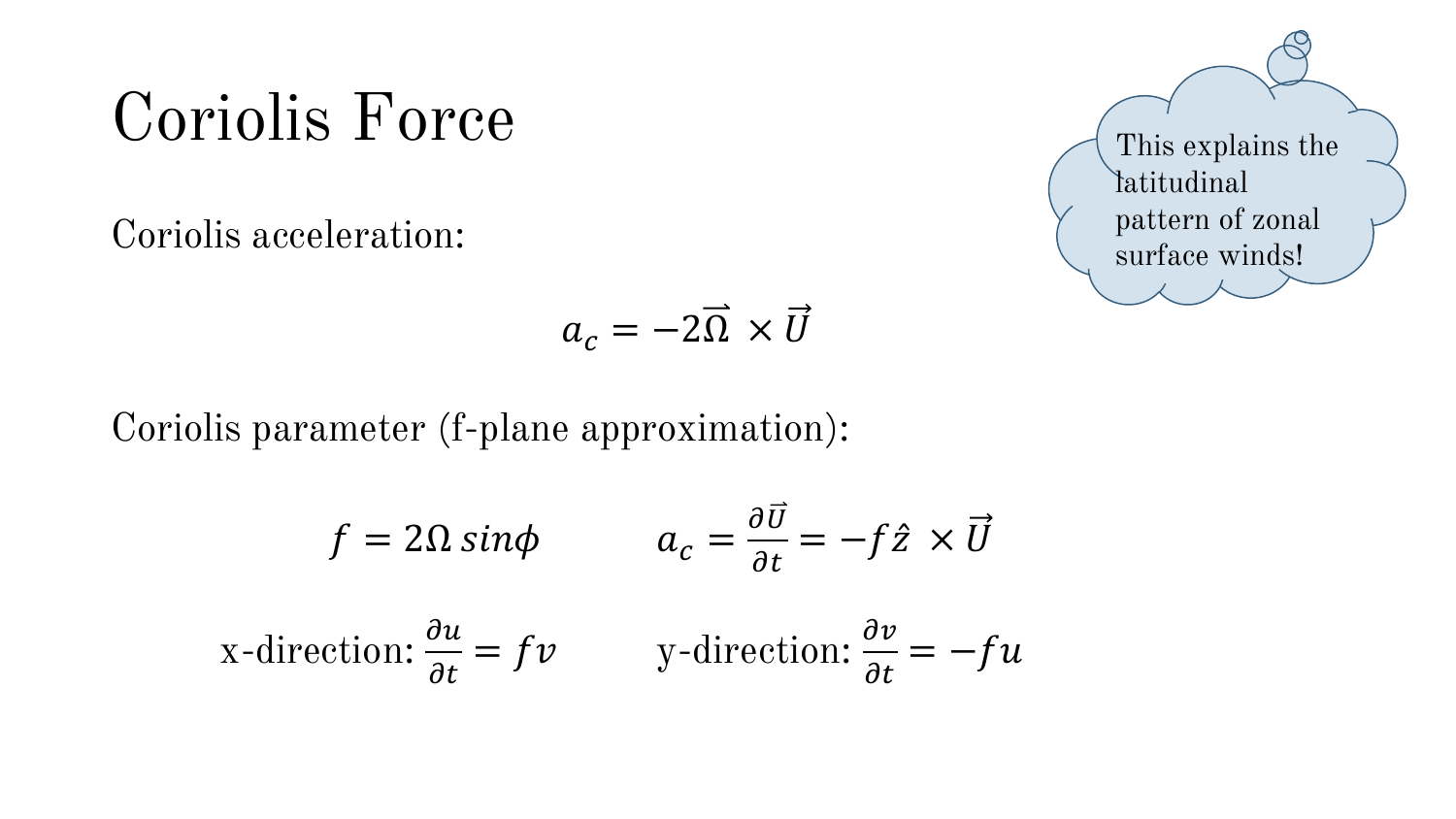

Latitude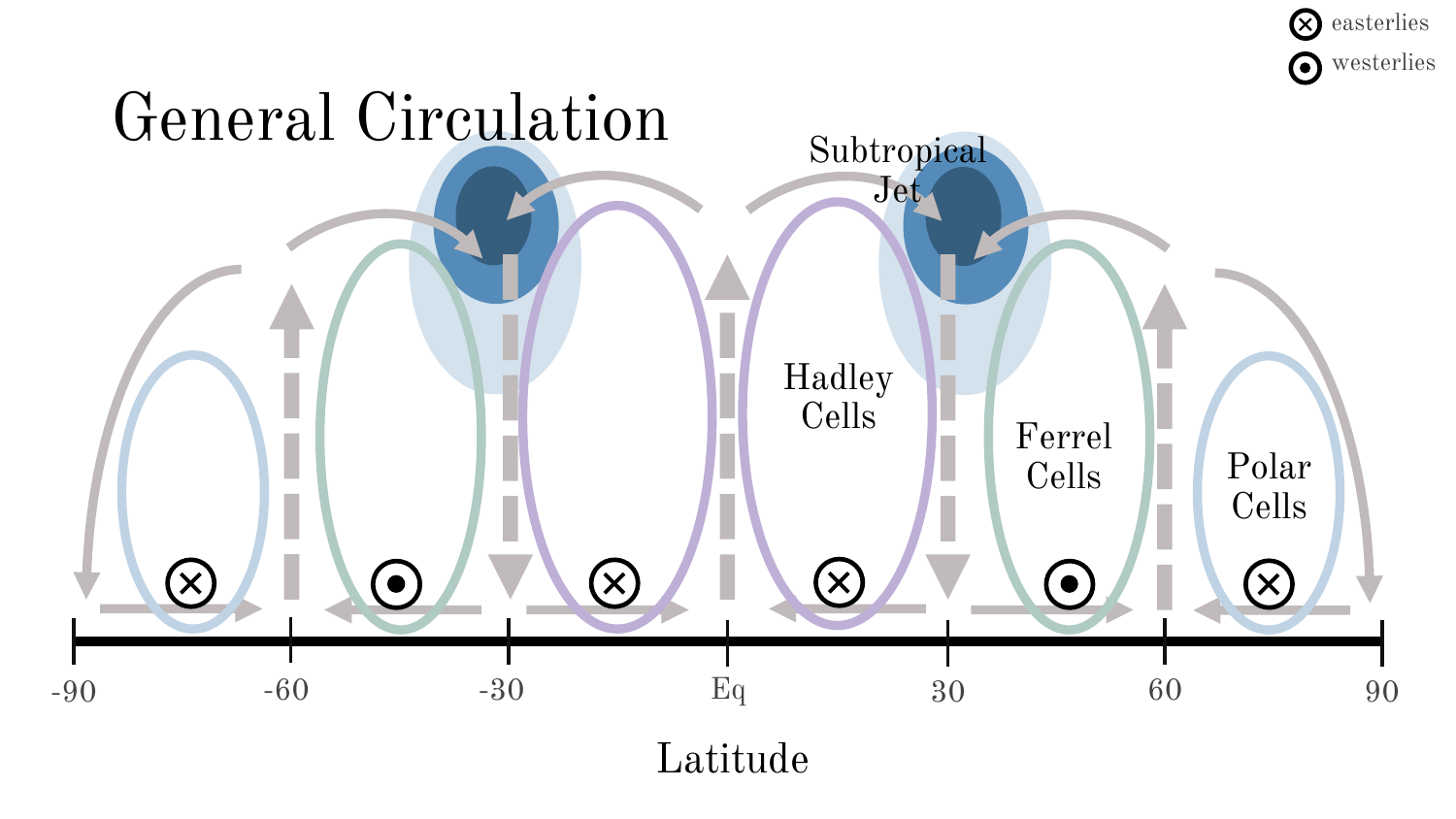#### General Circulation

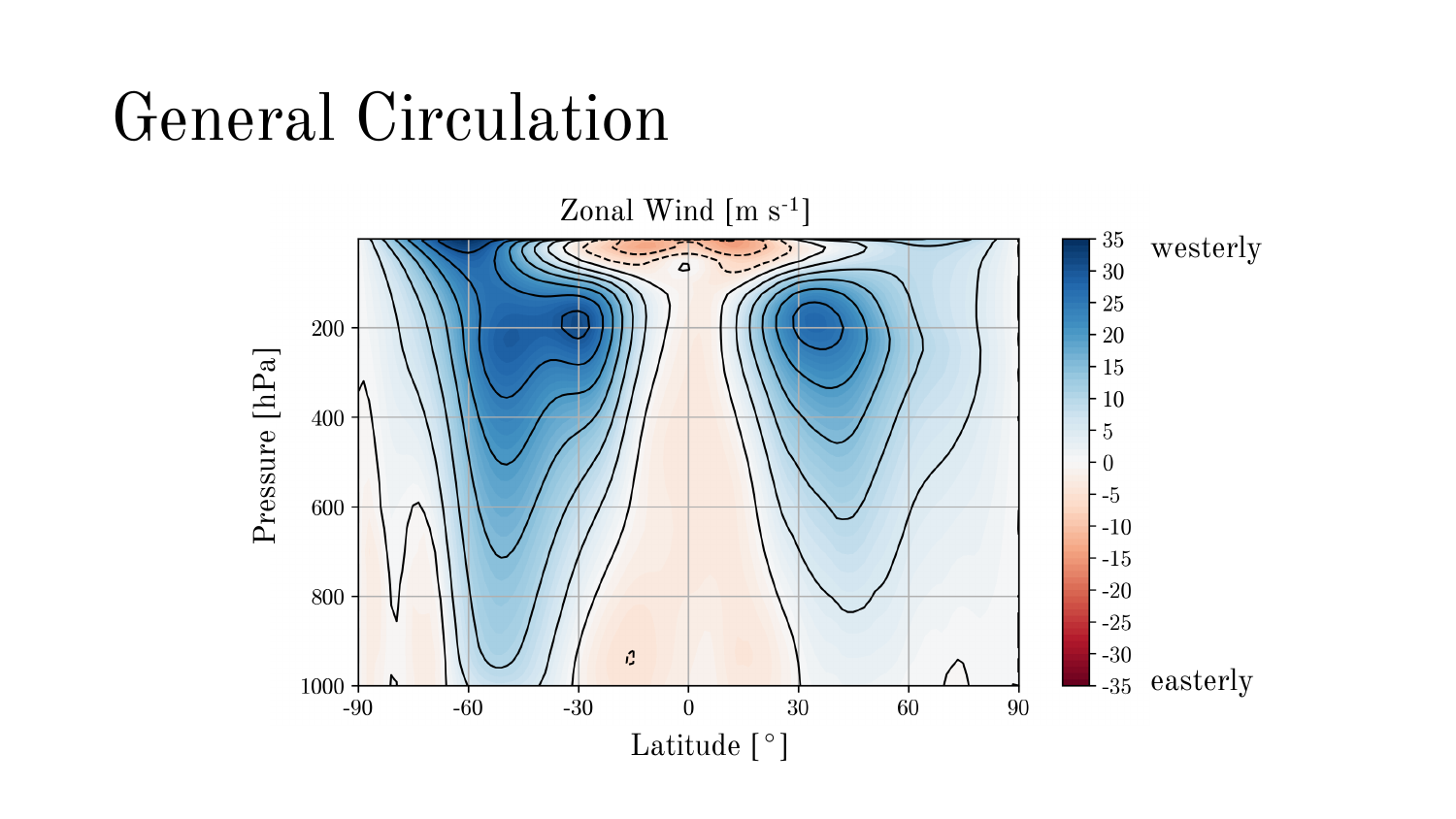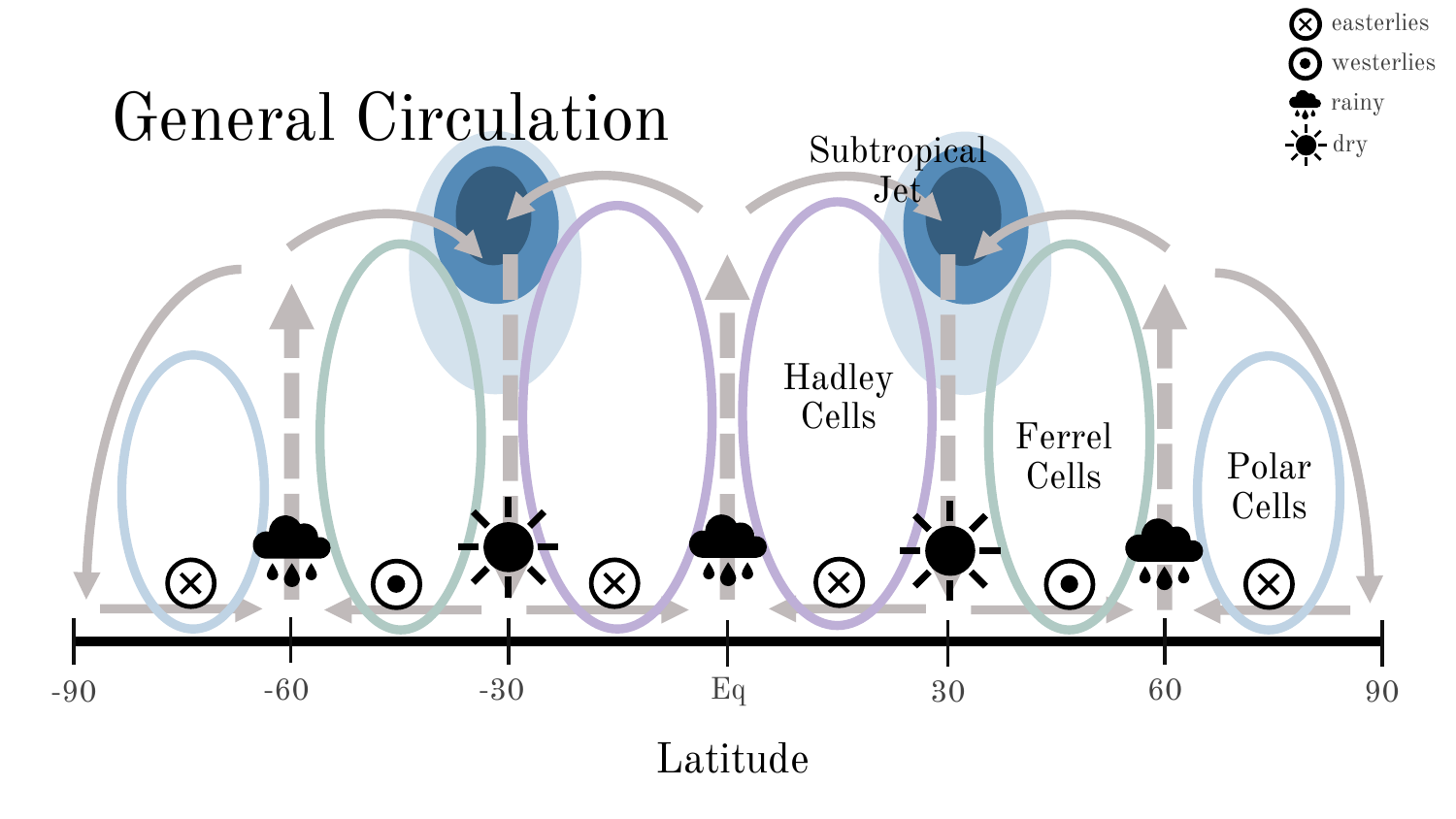